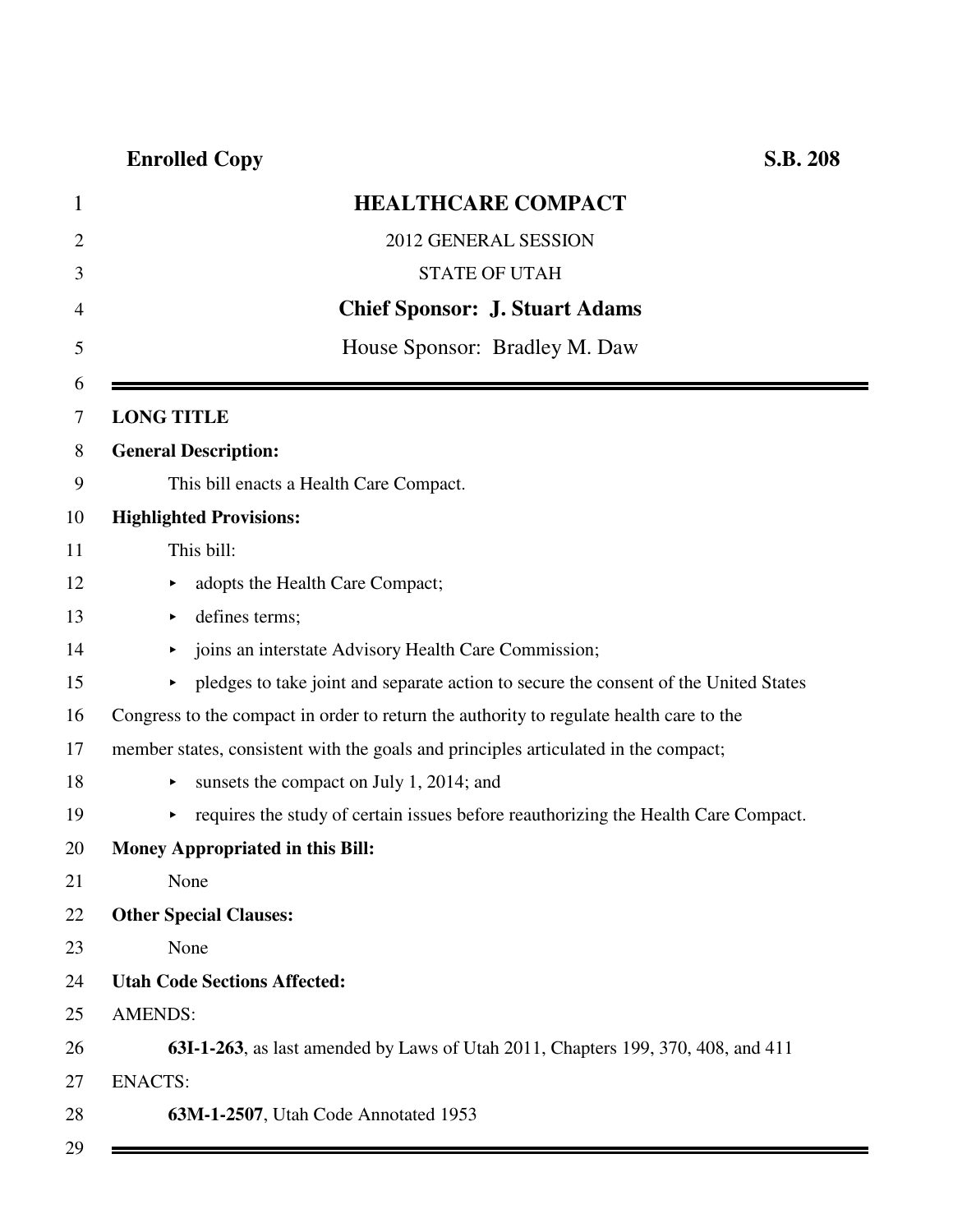| 30 | Be it enacted by the Legislature of the state of Utah:                                             |
|----|----------------------------------------------------------------------------------------------------|
| 31 | Section 1. Section 63I-1-263 is amended to read:                                                   |
| 32 | 63I-1-263. Repeal dates, Titles 63A to 63M.                                                        |
| 33 | (1) Section 63A-4-204, authorizing the Risk Management Fund to provide coverage to                 |
| 34 | any public school district which chooses to participate, is repealed July 1, 2016.                 |
| 35 | (2) Section 63A-5-603, State Facility Energy Efficiency Fund, is repealed July 1, 2016.            |
| 36 | (3) Section 63C-8-106, rural residency training program, is repealed July 1, 2015.                 |
| 37 | (4) Title 63C, Chapter 13, Prison Relocation and Development Authority Act, is                     |
| 38 | repealed July 1, 2014.                                                                             |
| 39 | (5) Subsection $63G-6-502(5)(b)(ii)$ authorizing certain transportation agencies to award          |
| 40 | a contract for a design-build transportation project in certain circumstances, is repealed July 1, |
| 41 | 2015.                                                                                              |
| 42 | (6) Title 63H, Chapter 4, Heber Valley Historic Railroad Authority, is repealed July 1,            |
| 43 | 2020.                                                                                              |
| 44 | (7) The Resource Development Coordinating Committee, created in Section                            |
| 45 | 63J-4-501, is repealed July 1, 2015.                                                               |
| 46 | (8) Title 63M, Chapter 1, Part 4, Enterprise Zone Act, is repealed July 1, 2018.                   |
| 47 | (9) (a) Title 63M, Chapter 1, Part 11, Recycling Market Development Zone Act, is                   |
| 48 | repealed January 1, 2021.                                                                          |
| 49 | (b) Subject to Subsection $(9)(c)$ , Sections 59-7-610 and 59-10-1007 regarding tax                |
| 50 | credits for certain persons in recycling market development zones, are repealed for taxable        |
| 51 | years beginning on or after January 1, 2012.                                                       |
| 52 | (c) A person may not claim a tax credit under Section 59-7-610 or 59-10-1007:                      |
| 53 | (i) for the purchase price of machinery or equipment described in Section 59-7-610 or              |
| 54 | 59-10-1007, if the machinery or equipment is purchased on or after January 1, 2012; or             |
| 55 | (ii) for an expenditure described in Subsection 59-7-610(1)(b) or 59-10-1007(1)(b), if             |
| 56 | the expenditure is made on or after January 1, 2012.                                               |
| 57 | (d) Notwithstanding Subsections $(9)(b)$ and (c), a person may carry forward a tax credit          |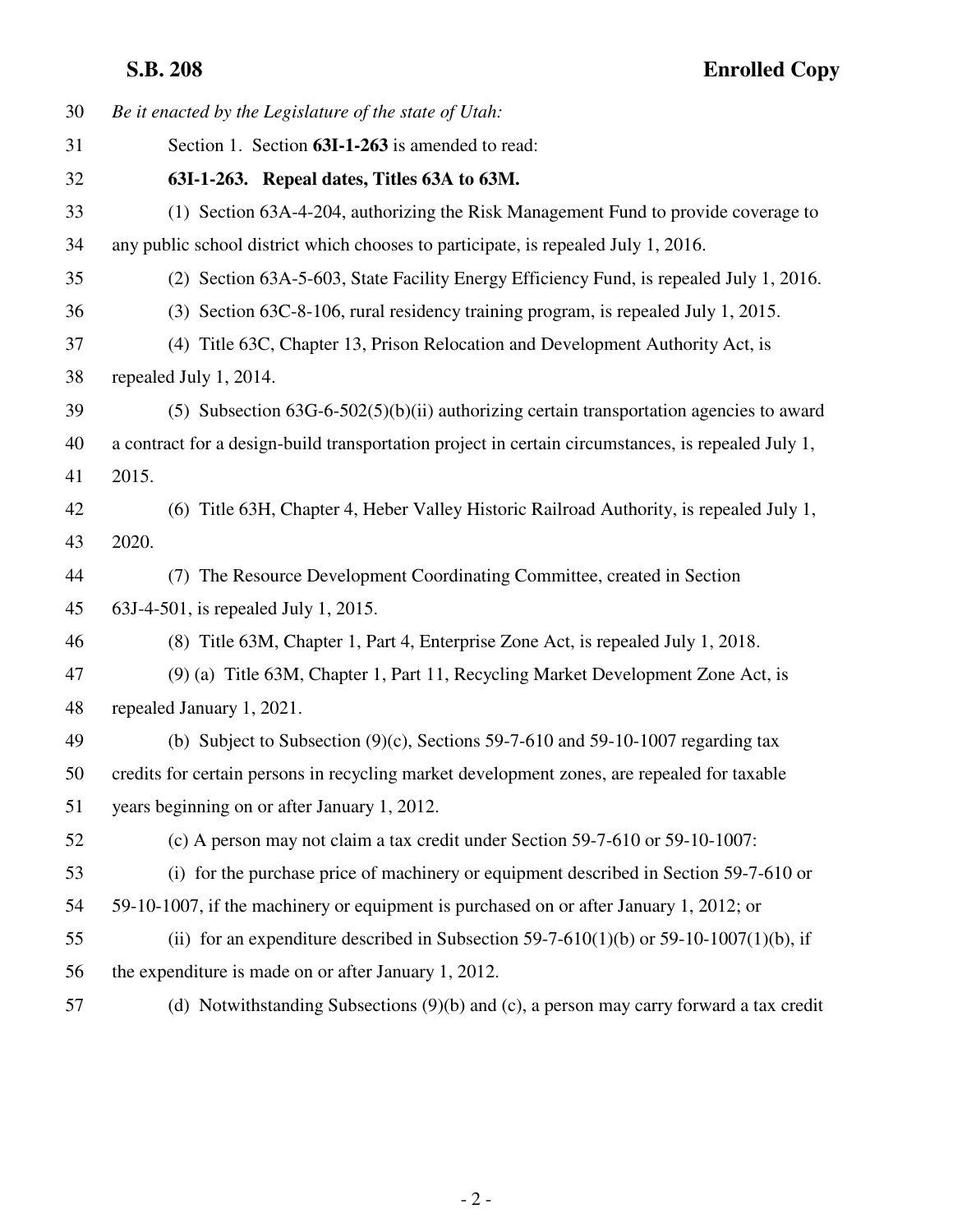| 58 | in accordance with Section 59-7-610 or 59-10-1007 if:                                            |
|----|--------------------------------------------------------------------------------------------------|
| 59 | (i) the person is entitled to a tax credit under Section $59-7-610$ or $59-10-1007$ ; and        |
| 60 | (ii) (A) for the purchase price of machinery or equipment described in Section                   |
| 61 | 59-7-610 or 59-10-1007, the machinery or equipment is purchased on or before December 31,        |
| 62 | $2011$ ; or                                                                                      |
| 63 | (B) for an expenditure described in Subsection 59-7-610(1)(b) or 59-10-1007(1)(b), the           |
| 64 | expenditure is made on or before December 31, 2011.                                              |
| 65 | (10) (a) Section 63M-1-2507, Health Care Compact is repealed on July 1, 2014.                    |
| 66 | (b) (i) The Legislature shall, before reauthorizing the Health Care Compact:                     |
| 67 | (A) direct the Health System Reform Task Force to evaluate the issues listed in                  |
| 68 | Subsection $(10)(b)(ii)$ , and by January 1, 2013 develop and recommend criteria for the         |
| 69 | Legislature to use to negotiate the terms of the Health Care Compact; and                        |
| 70 | (B) prior to July 1, 2014, seek amendments to the Health Care Compact among the                  |
| 71 | member states that the Legislature determines are appropriate after considering the              |
| 72 | recommendations of the Health System Reform Task Force.                                          |
| 73 | (ii) The Health System Reform Task Force shall evaluate and develop criteria for the             |
| 74 | Legislature regarding:                                                                           |
| 75 | (A) the impact of the Supreme Court ruling on the Affordable Care Act;                           |
| 76 | (B) whether Utah is likely to be required to implement any part of the Affordable Care           |
| 77 | Act prior to negotiating the compact with the federal government, such as Medicaid expansion     |
| 78 | in 2014;                                                                                         |
| 79 | (C) whether the compact's current funding formula, based on adjusted 2010 state                  |
| 80 | expenditures, is the best formula for Utah and other state compact members to use for            |
| 81 | establishing the block grants from the federal government;                                       |
| 82 | (D) whether the compact's calculation of current year inflation adjustment factor,               |
| 83 | without consideration of the regional medical inflation rate in the current year, is adequate to |
| 84 | protect the state from increased costs associated with administering a state based Medicaid and  |
|    |                                                                                                  |

85 a state based Medicare program;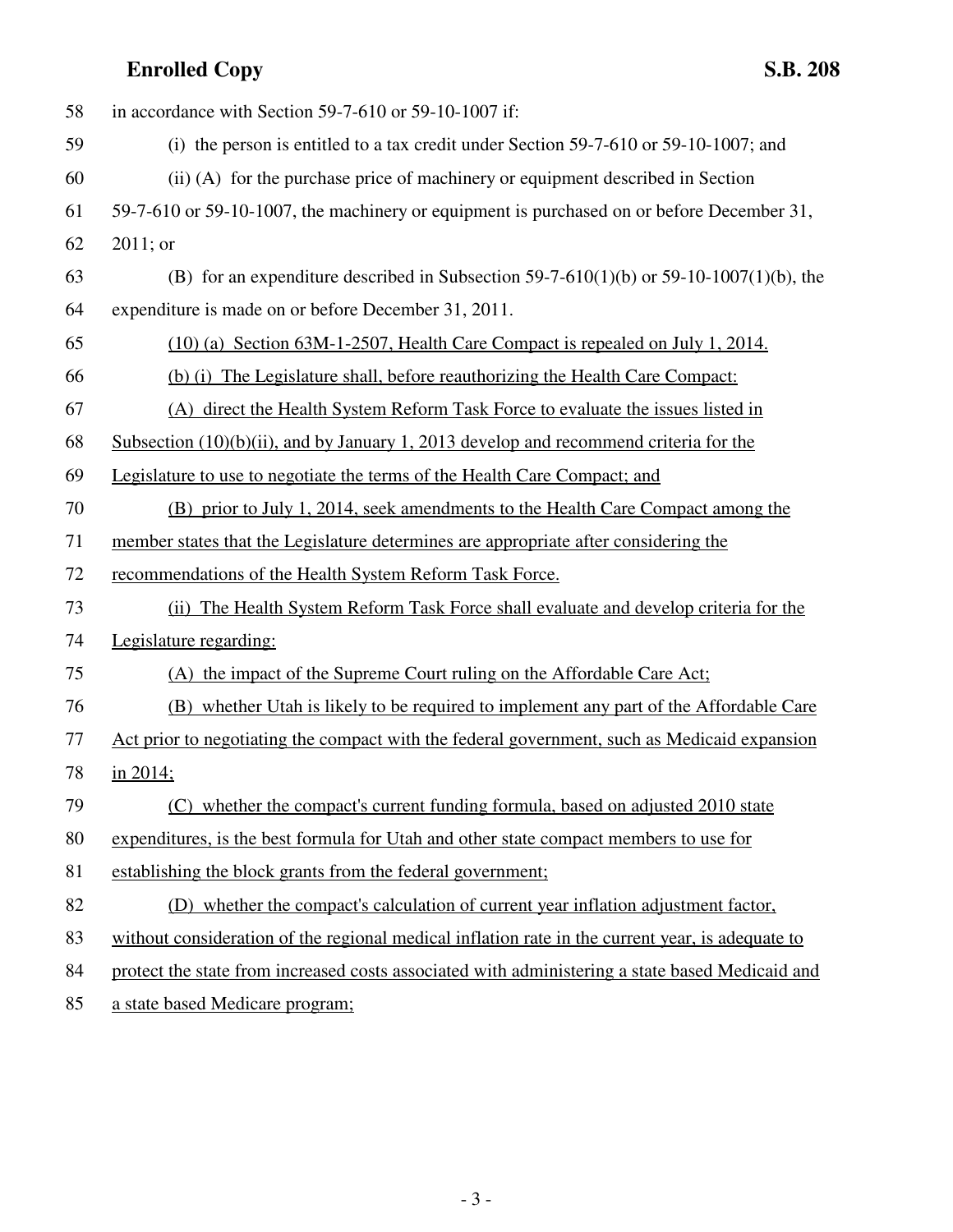| 86  | (E) whether the state has the flexibility it needs under the compact to implement and                  |
|-----|--------------------------------------------------------------------------------------------------------|
| 87  | fund state based initiatives, or whether the compact requires uniformity across member states          |
| 88  | that does not benefit Utah;                                                                            |
| 89  | (F) whether the state has the option under the compact to refuse to take over the federal              |
| 90  | Medicare program;                                                                                      |
| 91  | (G) whether a state based Medicare program would provide better benefits to the                        |
| 92  | elderly and disabled citizens of the state than a federally run Medicare program;                      |
| 93  | (H) whether the state has the infrastructure necessary to implement and administer a                   |
| 94  | better state based Medicare program;                                                                   |
| 95  | (I) whether the compact appropriately delegates policy decisions between the                           |
| 96  | legislative and executive branches of government regarding the development and                         |
| 97  | implementation of the compact with other states and the federal government; and                        |
| 98  | (J) the impact on public health activities, including communicable disease surveillance                |
| 99  | and epidemiology.                                                                                      |
| 100 | $[$ (40)] (11) The Crime Victim Reparations Board, created in Section 63M-7-504, is                    |
| 101 | repealed July 1, 2017.                                                                                 |
| 102 | $[$ ( $\{11\}$ ) $]$ ( $\{12\}$ ) Title 63M, Chapter 8, Utah Commission for Women and Families Act, is |
| 103 | repealed July 1, 2011.                                                                                 |
| 104 | $[ (12) ]$ (13) Title 63M, Chapter 9, Families, Agencies, and Communities Together for                 |
| 105 | Children and Youth At Risk Act, is repealed July 1, 2016.                                              |
| 106 | $[ (13) ] (14)$ Title 63M, Chapter 11, Utah Commission on Aging, is repealed July 1,                   |
| 107 | 2012.                                                                                                  |
| 108 | Section 2. Section 63M-1-2507 is enacted to read:                                                      |
| 109 | 63M-1-2507. The Health Care Compact.                                                                   |
| 110 | The Health Care Compact is hereby enacted and entered into with all other jurisdictions                |
| 111 | that legally join in the compact, which is, in form, substantially as follows:                         |
| 112 | <b>Health Care Compact</b>                                                                             |
| 113 | Whereas, the separation of powers, both between the branches of the federal                            |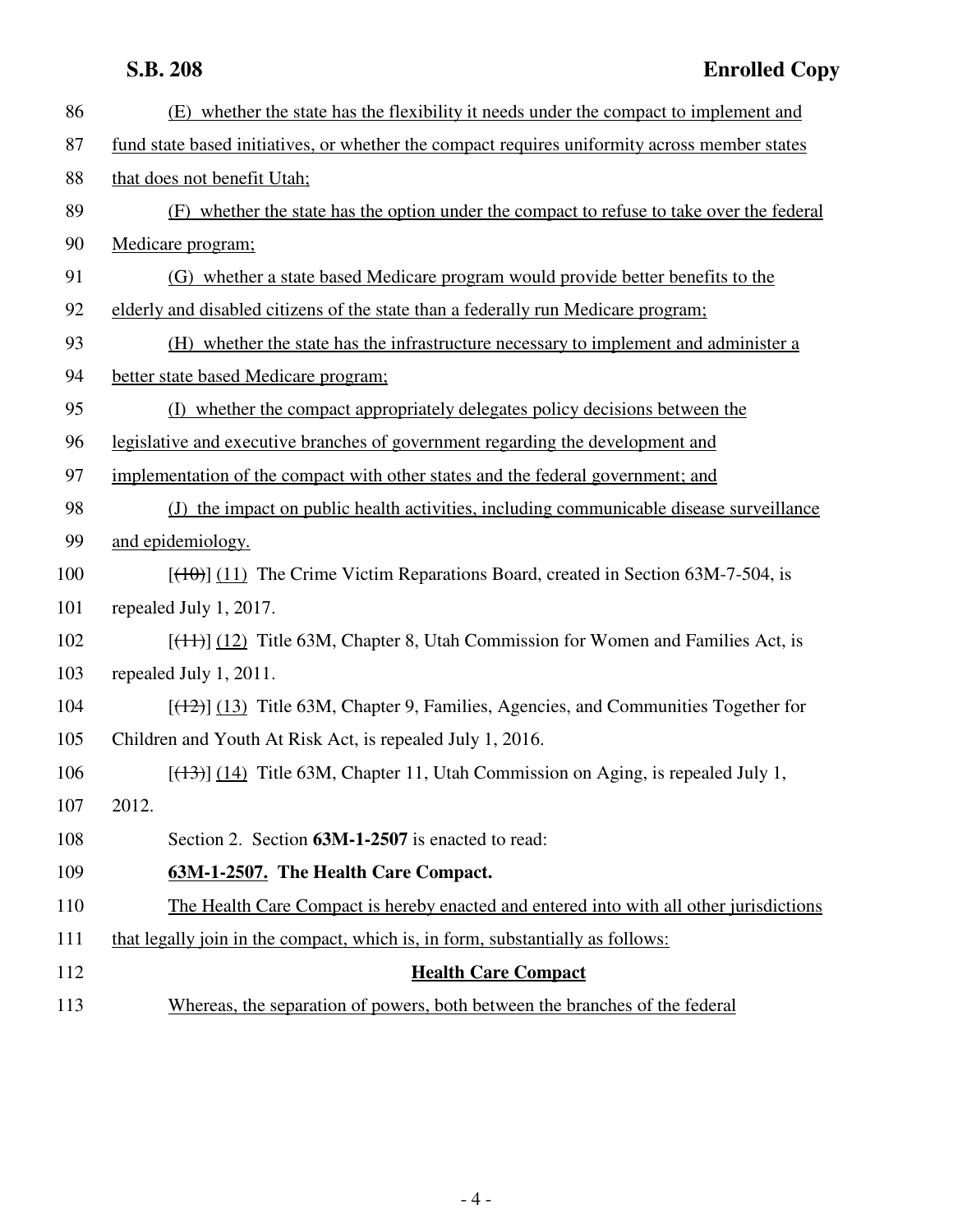| 114 | government and between federal and state authority, is essential to the preservation of            |
|-----|----------------------------------------------------------------------------------------------------|
| 115 | individual liberty;                                                                                |
| 116 | Whereas, the Constitution creates a federal government of limited and enumerated                   |
| 117 | powers, and reserves to the states or to the people those powers not granted to the federal        |
| 118 | government;                                                                                        |
| 119 | Whereas, the federal government has enacted many laws that have preempted state laws               |
| 120 | with respect to health care, and placed increasing strain on state budgets, impairing other        |
| 121 | responsibilities such as education, infrastructure, and public safety;                             |
| 122 | Whereas, the member states seek to protect individual liberty and personal control over            |
| 123 | health care decisions, and believe the best method to achieve these ends is by vesting             |
| 124 | regulatory authority over health care in the states;                                               |
| 125 | Whereas, by acting in concert, the member states may express and inspire confidence in             |
| 126 | the ability of each member state to govern health care effectively; and                            |
| 127 | <u>Whereas, the member states recognize that consent of Congress may be more easily</u>            |
| 128 | secured if the member states collectively seek consent through an interstate compact;              |
| 129 | NOW THEREFORE, the member states hereto resolve, and by the adoption into law                      |
| 130 | under their respective state constitutions of this health care compact, agree, as follows:         |
| 131 | Sec. 1. Definitions.                                                                               |
| 132 | As used in this compact, unless the context clearly indicates otherwise:                           |
| 133 | (1) "Commission" means the Interstate Advisory Health Care Commission.                             |
| 134 | "Effective date" means the date upon which this compact shall become effective for                 |
| 135 | purposes of the operation of state and federal law in a member state, which shall be the later of: |
| 136 | (a) the date upon which this compact shall be adopted under the laws of the member                 |
| 137 | state, and                                                                                         |
| 138 | (b) the date upon which this compact receives the consent of Congress pursuant to                  |
| 139 | Article I, Section 10, of the United States Constitution, after at least two member states adopt   |
| 140 | this compact.                                                                                      |
| 141 | (3) "Health care" means care, services, supplies, or plans related to the health of an             |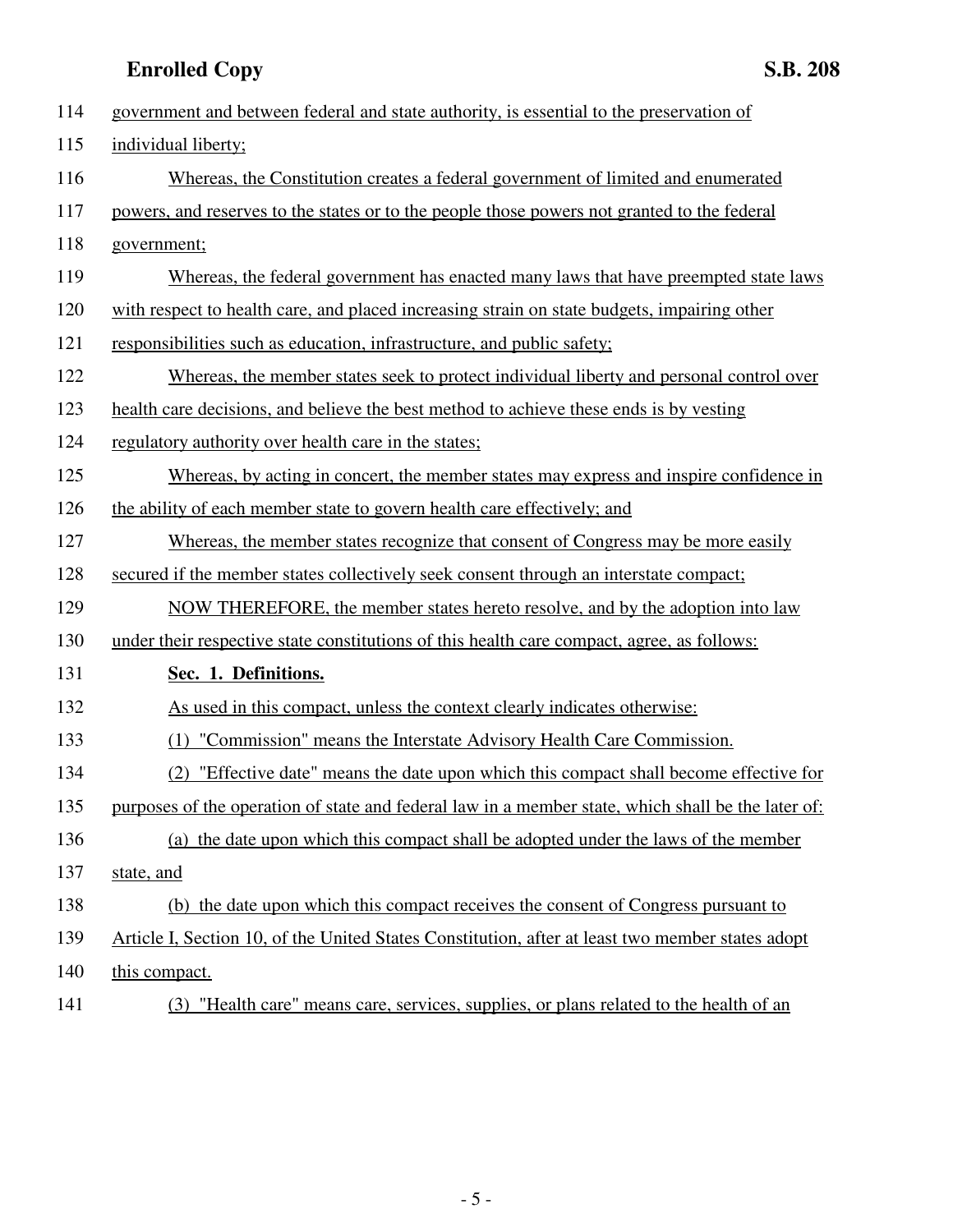| 142 | individual and includes but is not limited to:                                                   |
|-----|--------------------------------------------------------------------------------------------------|
| 143 | (a) preventive, diagnostic, therapeutic, rehabilitative, maintenance, or palliative care         |
| 144 | and counseling, service, assessment, or procedure with respect to the physical or mental         |
| 145 | condition or functional status of an individual or that affects the structure or function of the |
| 146 | body, and                                                                                        |
| 147 | (b) sale or dispensing of a drug, device, equipment, or other item in accordance with a          |
| 148 | prescription, and                                                                                |
| 149 | (c) an individual or group plan that provides, or pays the cost of, care, services, or           |
| 150 | supplies related to the health of an individual, except any care, services, supplies, or plans   |
| 151 | provided by the United States Department of Defense and United States Department of Veteran      |
| 152 | Affairs, or provided to Native Americans.                                                        |
| 153 | (4) "Member state" means a state that is signatory to this compact and has adopted it            |
| 154 | under the laws of that state.                                                                    |
| 155 | (5) "Member state base funding level" means a number equal to the total federal                  |
| 156 | spending on health care in the member state during federal fiscal year 2010. On or before the    |
| 157 | effective date, each member state shall determine the member state base funding level for its    |
| 158 | state, and that number shall be binding upon that member state. The preliminary estimate of      |
| 159 | member state base funding level for the state of Utah is \$4,102,000,000.                        |
| 160 | (6) "Member state current year funding level" means the member state base funding                |
| 161 | level multiplied by the member state current year population adjustment factor multiplied by     |
| 162 | the current year inflation adjustment factor.                                                    |
| 163 | "Member state current year population adjustment factor" means the average<br>(7)                |
| 164 | population of the member state in the current year less the average population of the member     |
| 165 | state in federal fiscal year 2010, divided by the average population of the member state in      |
| 166 | federal fiscal year 2010, plus 1. Average population in a member state shall be determined by    |
| 167 | the United States Census Bureau.                                                                 |
| 168 | (8) "Current year inflation adjustment factor" means the total gross domestic product            |
|     |                                                                                                  |

169 deflator in the current year divided by the total gross domestic product deflator in federal fiscal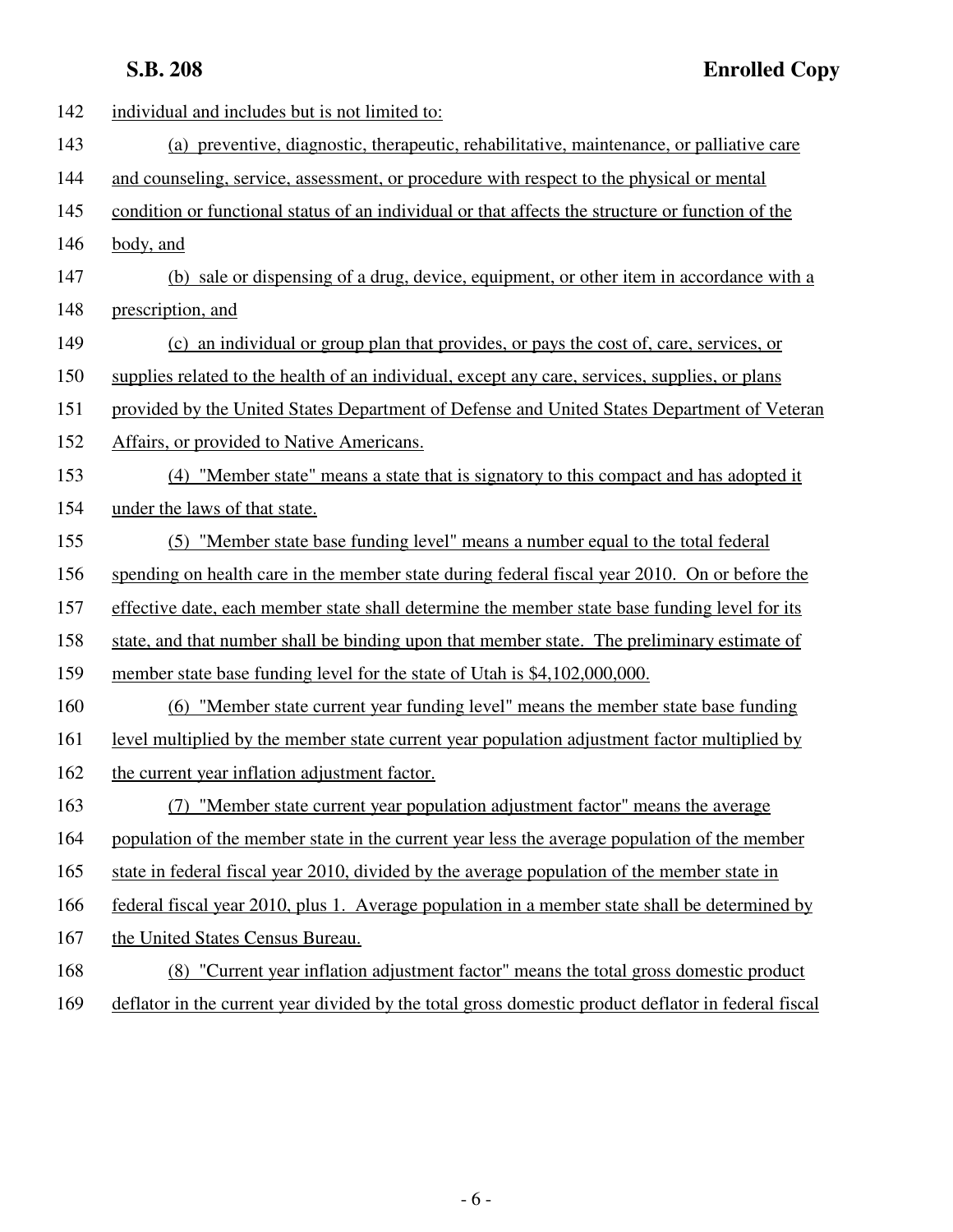| 170 | year 2010. Total gross domestic product deflator shall be determined by the Bureau of               |
|-----|-----------------------------------------------------------------------------------------------------|
| 171 | Economic Analysis of the United States Department of Commerce.                                      |
| 172 | Sec. 2. Pledge.                                                                                     |
| 173 | The member states shall take joint and separate action to secure the consent of the                 |
| 174 | United States Congress to this compact in order to return the authority to regulate health care to  |
| 175 | the member states consistent with the goals and principles articulated in this compact. The         |
| 176 | member states shall improve health care policy within their respective jurisdictions and            |
| 177 | according to the judgment and discretion of each member state.                                      |
| 178 | Sec. 3. Legislative Power.                                                                          |
| 179 | The legislatures of the member states have the primary responsibility to regulate health            |
| 180 | care in their respective states.                                                                    |
| 181 | Sec. 4. State Control.                                                                              |
| 182 | Each member state, within its state, may suspend by legislation the operation of all                |
| 183 | federal laws, rules, regulations, and orders regarding health care that are inconsistent with the   |
| 184 | <u>laws and regulations adopted by the member state pursuant to this compact. Federal and state</u> |
| 185 | laws, rules, regulations, and orders regarding health care will remain in effect unless a member    |
| 186 | state expressly suspends them pursuant to its authority under this compact. For any federal         |
| 187 | law, rule, regulation, or order that remains in effect in a member state after the effective date,  |
| 188 | that member state shall be responsible for the associated funding obligations in its state.         |
| 189 | Sec. 5. Funding.                                                                                    |
| 190 | (a) Each federal fiscal year, each member state shall have the right to federal monies up           |
| 191 | to an amount equal to its member state current year funding level for that federal fiscal year,     |
| 192 | funded by Congress as mandatory spending and not subject to annual appropriation, to support        |
| 193 | the exercise of member state authority under this compact. This funding shall not be                |
| 194 | conditional on any action of or regulation, policy, law, or rule being adopted by the member        |
| 195 | state.                                                                                              |
| 196 | (b) By the start of each federal fiscal year, Congress shall establish an initial member            |
| 197 | state current year funding level for each member state, based upon reasonable estimates. The        |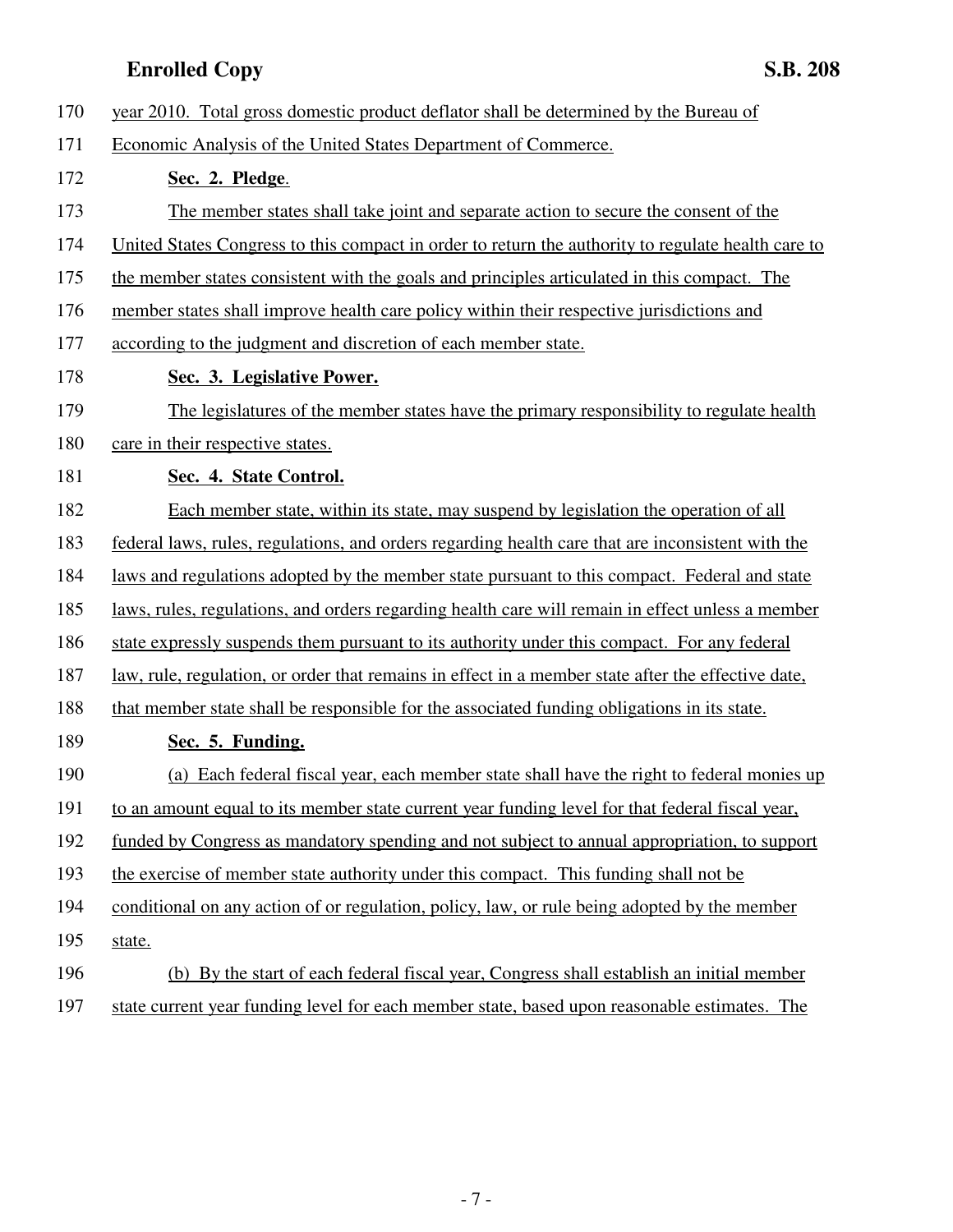| 198 | final member state current year funding level shall be calculated, and funding shall be           |
|-----|---------------------------------------------------------------------------------------------------|
| 199 | reconciled by the United States Congress based upon information provided by each member           |
| 200 | state and audited by the United States Government Accountability Office.                          |
| 201 | Sec. 6. Interstate Advisory Health Care Commission.                                               |
| 202 | (a) The Interstate Advisory Health Care Commission is established. The commission                 |
| 203 | consists of members appointed by each member state through a process to be determined by          |
| 204 | each member state. A member state may not appoint more than two members to the                    |
| 205 | commission and may withdraw membership from the commission at any time. Each                      |
| 206 | commission member is entitled to one vote. The commission shall not act unless a majority of      |
| 207 | the members are present, and no action shall be binding unless approved by a majority of the      |
| 208 | commission's total membership.                                                                    |
| 209 | (b) The commission may elect from among its membership a chairperson. The                         |
| 210 | commission may adopt and publish by laws and policies that are not inconsistent with this         |
| 211 | compact. The commission shall meet at least once a year, and may meet more frequently.            |
| 212 | (c) The commission may study issues of health care regulation that are of particular              |
| 213 | concern to the member states. The commission may make non-binding recommendations to              |
| 214 | the member states. The legislatures of the member states may consider these recommendations       |
| 215 | in determining the appropriate health care policies in their respective states.                   |
| 216 | (d) The commission shall collect information and data to assist the member states in              |
| 217 | their regulation of health care, including assessing the performance of various state health care |
| 218 | programs and compiling information on the prices of health care. The commission shall make        |
| 219 | this information and data available to the legislatures of the member states. Notwithstanding     |
| 220 | any other provision in this compact, no member state shall disclose to the commission the         |
| 221 | health information of any individual, nor shall the commission disclose the health information    |
| 222 | of any individual.                                                                                |
| 223 | (e) The commission shall be funded by the member states as agreed to by the member                |
| 224 | states. The commission shall have the responsibilities and duties as may be conferred upon it     |
| 225 | by subsequent action of the respective legislatures of the member states in accordance with the   |